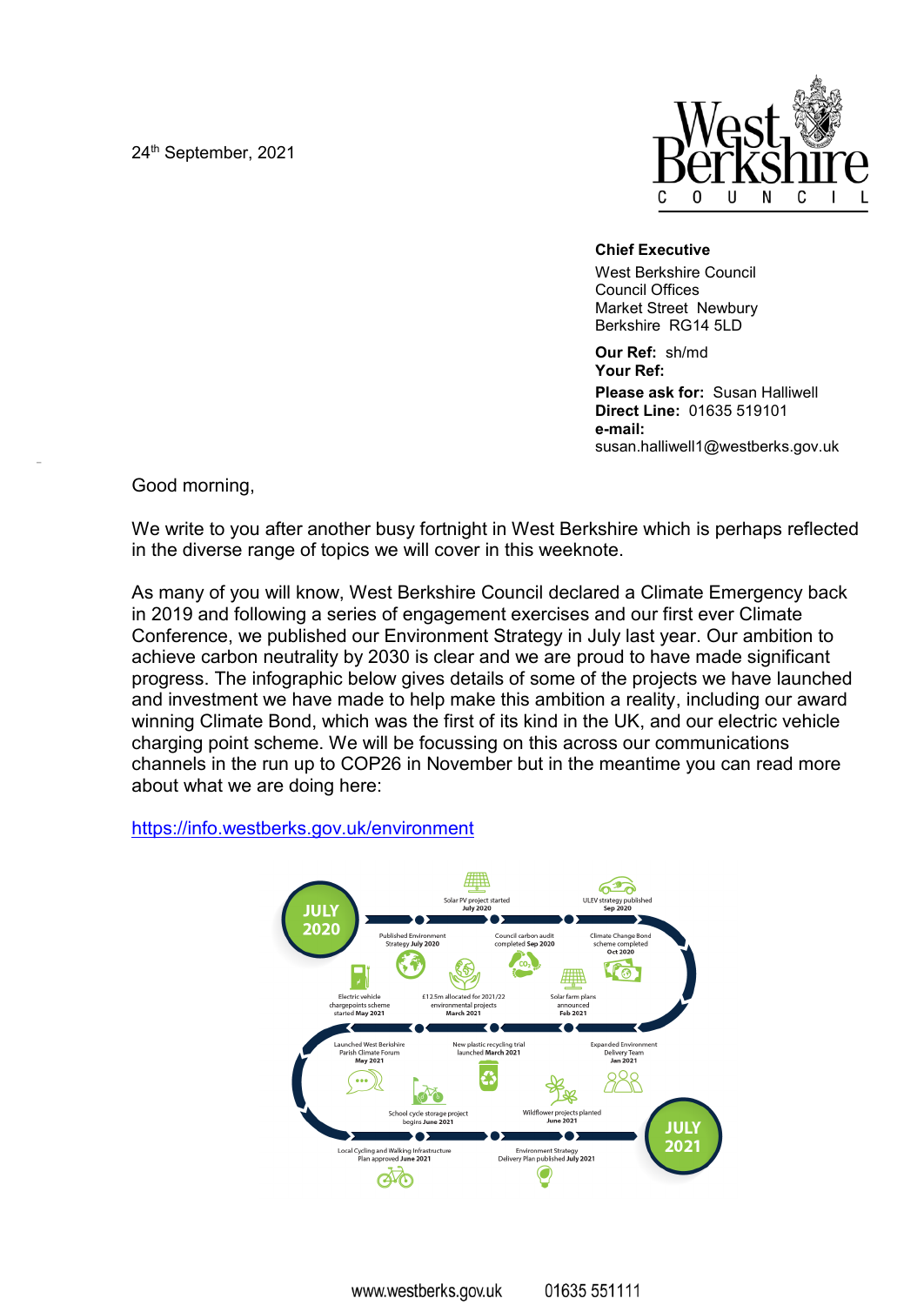

Those of you who follow our social media channels may also have noticed that we have been marking Great Big Green Week, a nationwide celebration of action on climate change. All week a number of events run by local green groups, as well as parish and town councils, have been taking place and will continue until Sunday (26th September). You can find out about local events here: https://greatbiggreenweek.com/

For our part, this week has seen the launch of the Eco Schools programme in the district and we have been encouraging local schools to sign up. Once they have done so, they can work towards earning the Green Flag accreditation. Instilling environmental stewardship in young people is vital if we are to address the Climate Emergency and this scheme will help to do so through the teaching of topics such as biodiversity, energy, healthy living, and recycling. If your school is interested in signing up, please go to: https://www.eco-schools.org.uk/

In a similar vein, we have been working alongside Greenham Trust to help offer local schools, councils and community groups the opportunity to plant one or more trees to enhance the local environment for years to come. To celebrate 25 years of the Trust, and in support of the Queen's Green Canopy, which will mark the Platinum Jubilee next year, the Trust plans to provide up to 25,000 trees to be planted throughout the region over the next planting seasons. If you or your group are interested, you can apply for a tree here: https://greenhamtrust.com/trees/

We have also been persuading residents of all ages to use alternatives to the car, firstly by supporting World Car Free Day on Wednesday this week and then by marking Bike to School Week from next Monday. Over the last year, we have worked hard to improve our cycling and walking infrastructure in the district so next week will be a great opportunity for young people to try it out for themselves. Alongside this, we want to make travelling to school safer for children, which is why we are piloting School Streets in Calcot. You can learn more about School Streets and give your feedback on the Calcot scheme (survey open until 30 September) at our website:

## https://info.westberks.gov.uk/schoostreetscalcot

You may have seen reference to a so-called 'County Deal' for Berkshire in the local media. At this stage, Lynne and the Leaders of the other five Berkshire local authorities have agreed to speak to Government ministers about how to best support economic and infrastructure investment across the county. The need for this discussion follows a recent Government announcement about the future of Local Enterprise Partnerships, which currently oversee such investment, and draft plans to channel this funding through local authorities instead. The aim of the discussion would not be to create a combined authority or directly elected Mayor, which would simply bring an additional level of administration and cost, but to consider how the six Berkshire councils can work together to support strategic investment across the whole of the county to benefit all council areas, residents and businesses. There is nothing further to report at present but we will continue to engage